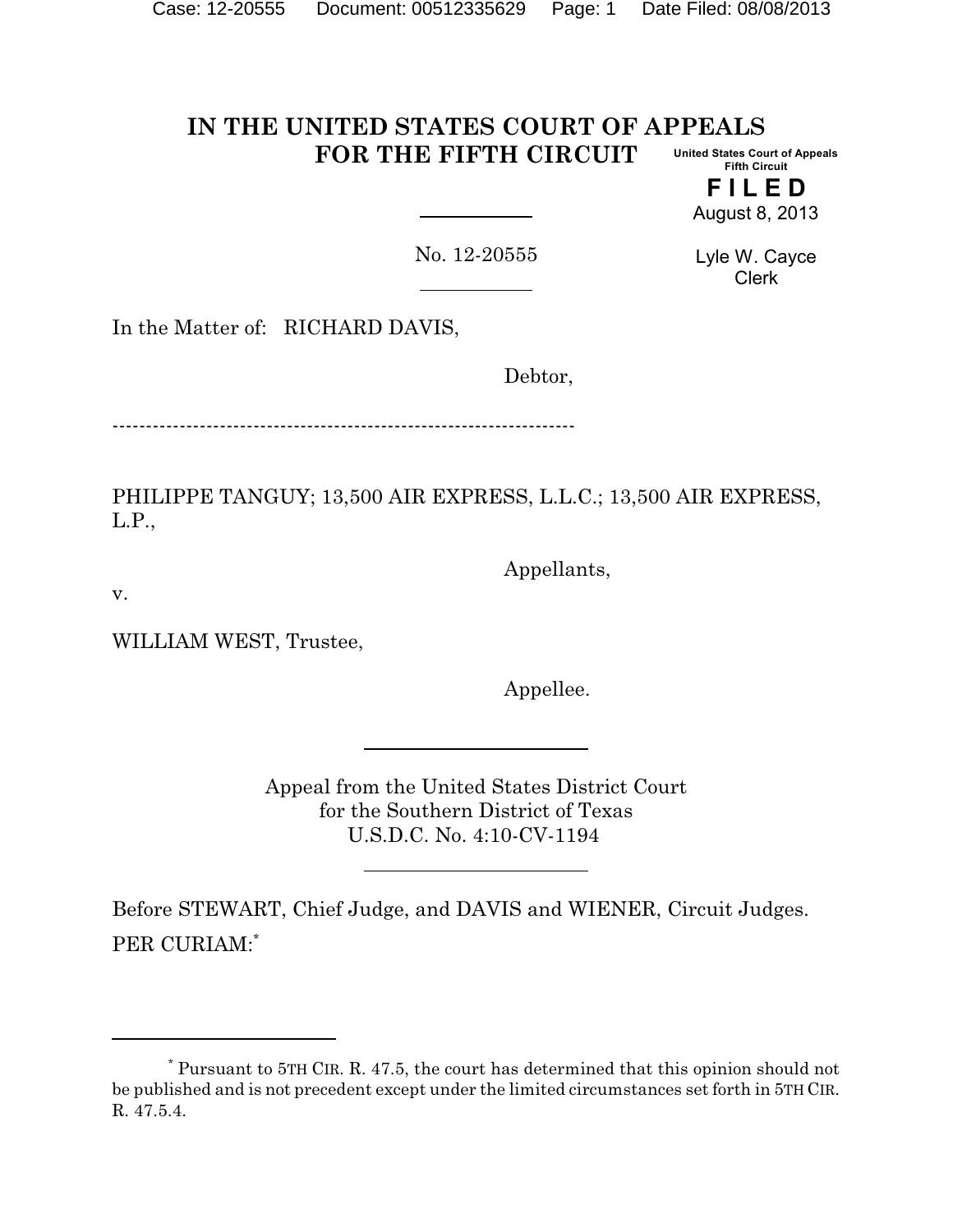Appellants, Philippe Tanguy, 13,500 Air Express, L.L.C., and 13,500 Air Express L.P. (collectively,"Tanguy") appealthe district court's judgment in favor of Appellee, Chapter 7 Trustee, William G. West ("the Trustee"), holding Tanguy liable to the Trustee for the remaining balance on an unpaid promissory note, including interest and attorney's fees. For the reasons stated herein, we affirm.

#### **I.**

In January 2006 in Houston, Texas, Tanguy executed a promissory note in the amount of \$1,237,500 payable to the debtor, Richard Davis ("Davis"),<sup>1</sup> for the purchase of a DeHavilland Twin Otter N186AL aircraft ("the aircraft") in accordance with a purchase agreement between Tanguy and Davis signed the same day. The note was to be repaid in 124 monthly installments. Tanguy began making monthly payments on the note in January 2007 in accordance with its terms.

Six months later, in June 2007, Davis filed a voluntary Chapter 7 bankruptcy and the Trustee was appointed. The bankruptcy estate, through the Trustee, then became the owner of the note. A few months later, Davis assigned the note to JLE Investors, Inc. ("JLE") as collateral for a loan. Upon learning of Davis's assignment of the note to JLE, the Trustee filed a claim to recover the note. In February 2008, the bankruptcy court approved a settlement wherein the note was re-assigned from JLE to the Trustee. Then in April 2008, Tanguy signed a stipulation indicating that the Trustee was the lawful holder of the note and that the note was in full force and effect. Tanguy continued to make payments on the note ultimately totaling approximately \$190,000.

In November 2008, Tanguy stopped making payments on the note, leaving an unpaid principal balance of \$1,047,500. A few months later, in January 2009,

<sup>&</sup>lt;sup>1</sup> The note was made payable to FMS Co., which the bankruptcy court found to be an assumed name of Richard Davis.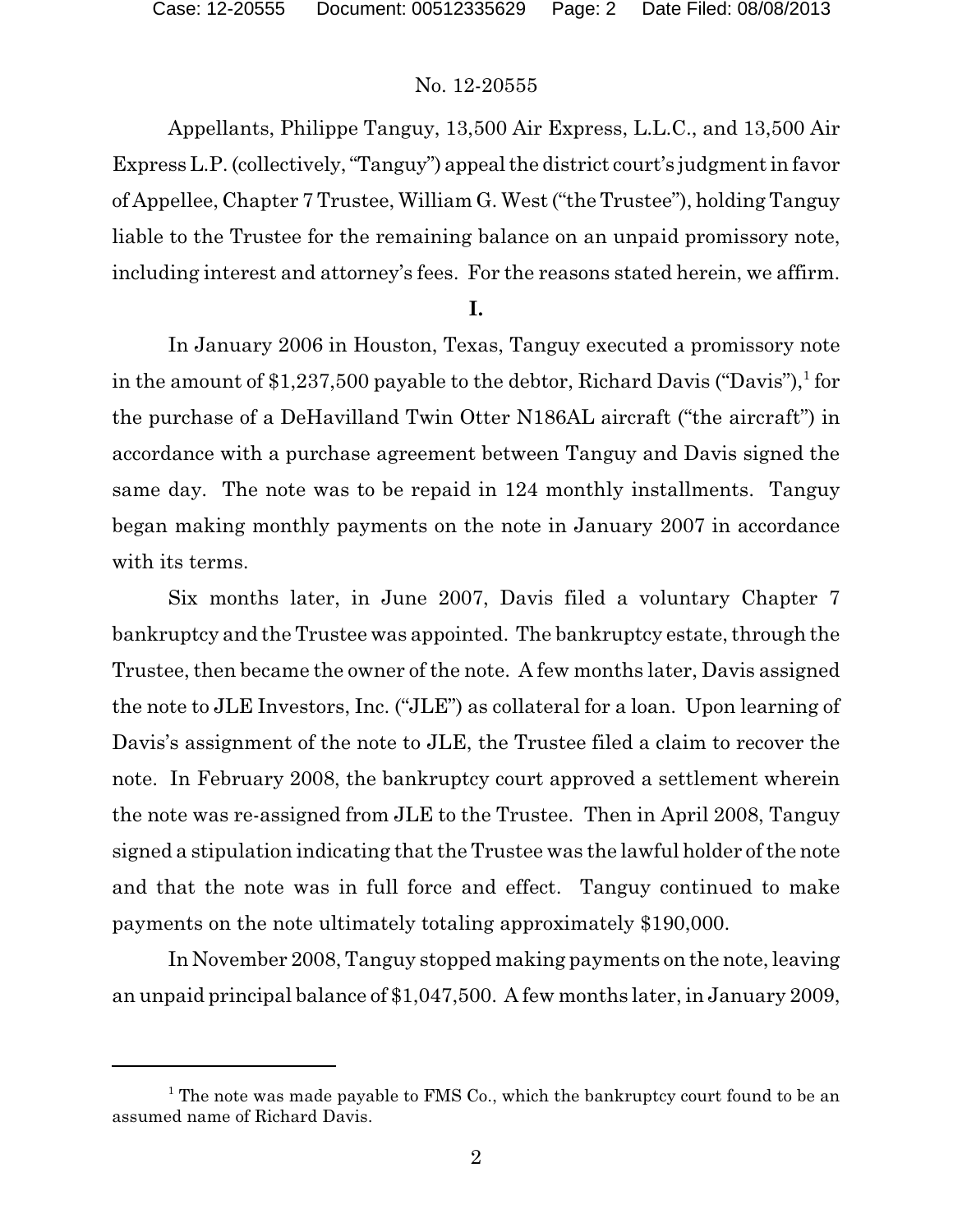Tanguy repudiated all obligations under the note entirely. The Trustee then sent several demand letters to Tanguy with regard to his default on the note. In response, Tanguy's counsel sent a letter to the Trustee notifying him of another lawsuit ("the Laux suit") wherein a temporary injunction was issued prohibiting Tanguy from selling, encumbering, transferring or relocating the aircraft from the county.<sup>2</sup> Tanguy claimed that the Laux suit interfered with his ownership rights to the aircraft and that the Trustee was bound by the terms of the purchase agreement (entered into by Tanguy and Davis in 2006) to defend Tanguy's title to the aircraft, presumably pursuant to the covenants and warranties set forth in the purchase agreement.

In response, the Trustee sent a default demand to Tanguy accelerating the terms of the note and demanding full payment of the unpaid principal balance. Shortly thereafter, in March 2009, the Trustee filed a formal adversary proceeding in the bankruptcy court against Tanguy seeking the full unpaid balance on the note, plus interest and attorney's fees.

In April 2009, Tanguy filed an answer and counterclaim against the Trustee for breach of contract or warranty under the purchase agreement, for tortious interference, and for conspiracy to interfere. Tanguy asserted as affirmative defenses the absence of an indispensable party, equivalent value, unclean hands and bad faith, fraud, ordinary course of business, non est factum, failure of consideration, offset, and reformation and/or rescission. Tanguy's answer also included a jury demand.

In response to Tanguy's counterclaims, the Trustee asserted affirmative defenses of failure to state a claim upon which relief can be granted, contributory negligence, estoppel, failure of consideration and fraud, and absolute immunity. The Trustee also filed a motion to strike the jury demand.

<sup>2</sup> *Tanguy v. Laux*, 259 S.W. 3d 851, 853 (Tex. App. - Houston 2008).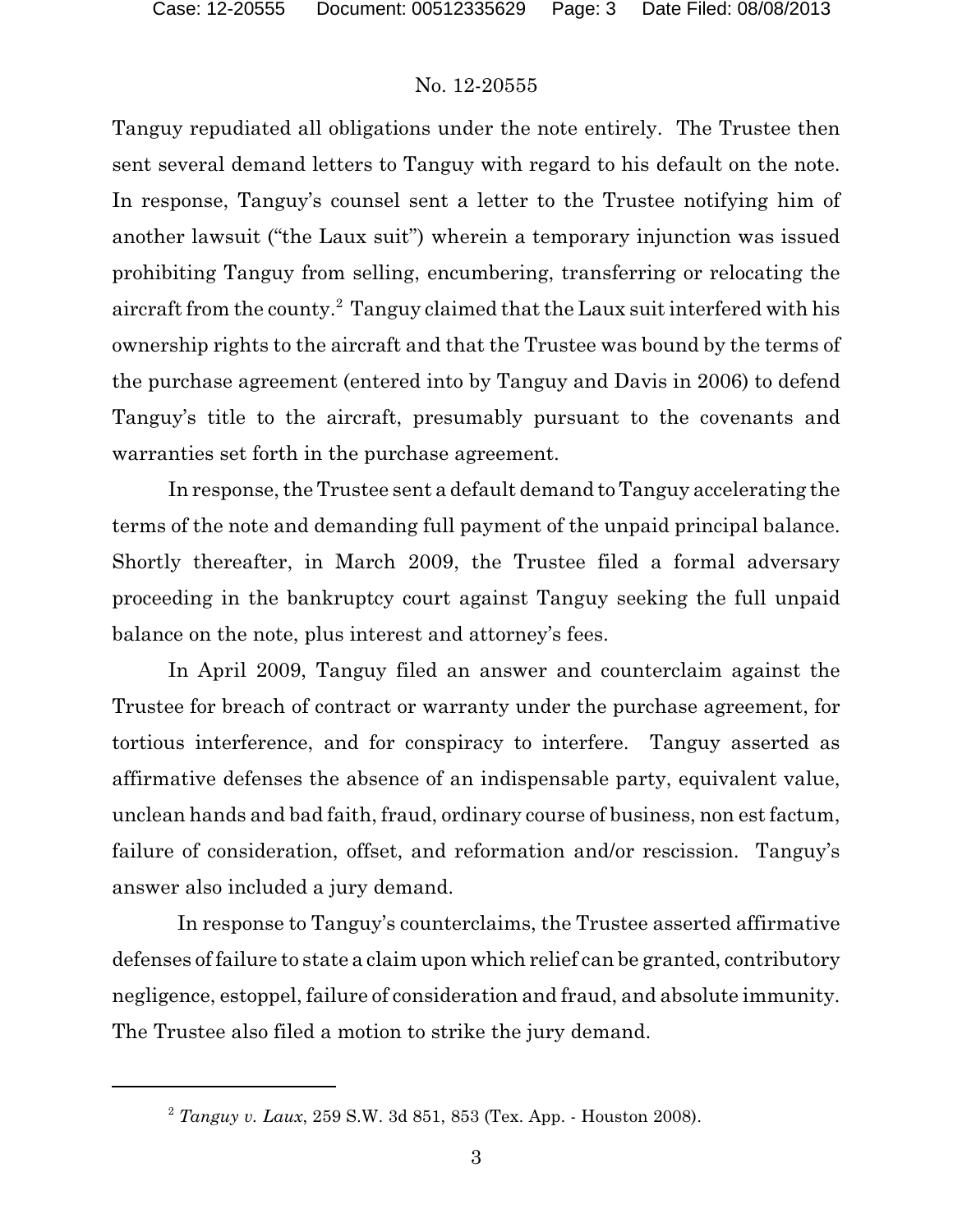In a pretrial hearing, the bankruptcy court granted the Trustee's motion to strike Tanguy's jury demand. Then in December 2009, the bankruptcy court conducted a trial on the merits and ultimately entered judgment in favor of the Trustee for the amount of \$1,183,090.80 (the unpaid balance plus interest), plus \$31,180.75 in attorney's fees. In 2010, Tanguy filed a notice of appeal, along with a motion requesting the bankruptcy court to take judicial notice of the Texas state court opinion in *Laux*, 259 S.W. 3d 851, and also a motion seeking "amended or additional findings" pursuant to Bankruptcy Rule 7052. *See* Fed. R. Bankr. P. 7052. The bankruptcy court denied both motions and Tanguy filed his appeal with the district court thereafter.

In his appeal to the district court, Tanguy reasserted all of his original claims before the bankruptcy court and further appealed the bankruptcy court's award of attorney's fees to the Trustee and its rulings granting the Trustee's motion to strike the jury demand, denying Tanguy's motion to take judicial notice, and denying Tanguy's motion for additional findings pursuant to Rule 7052. *See* Fed. R. Bankr. P. 7052. In addition, Tanguy asserted for the first time that the bankruptcy court and the district court lacked subject matter jurisdiction over the proceedings due to the recent U.S. Supreme Court opinion in *Stern v. Marshall*, 131 S. Ct. 2594, 2611 (2011) (holding that the bankruptcy court lacked subject matter jurisdiction over counterclaims asserted by the *bankruptcy estate against a creditor* where the claim is a "state law action independent of the federal bankruptcy law and not necessarily resolvable by a ruling on the creditor's proof of claim in the bankruptcy." (emphasis added)).

As a preliminary matter, the district court ordered the parties to brief the issue of whether the bankruptcy and district courts lacked subject matter jurisdiction over the proceedings on account of *Stern*. After reviewing the parties' briefs and the applicable law, the district court found that *Stern* did not apply and continued with the proceedings. Then, for the reasons set forth in the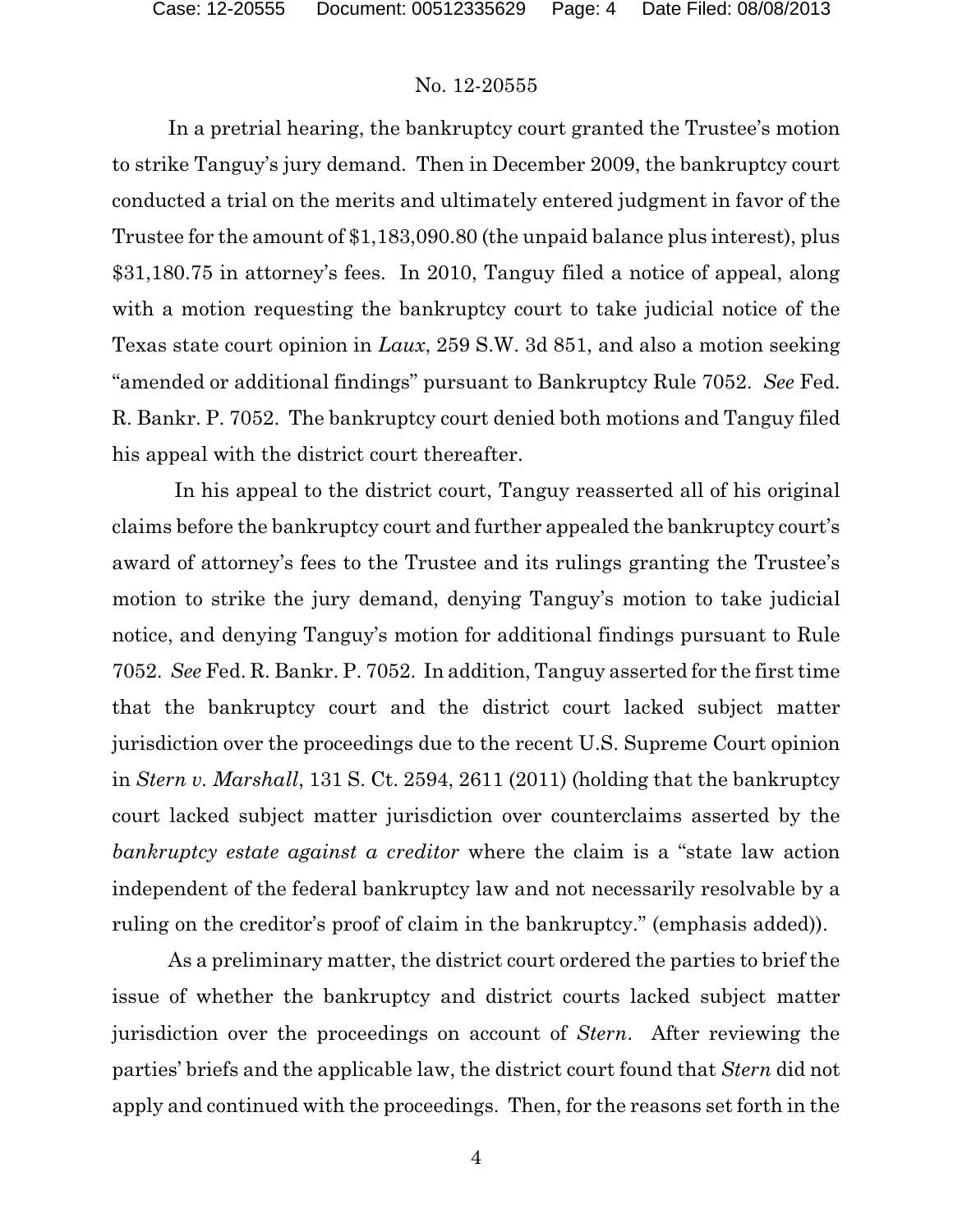bankruptcy court's memorandum opinion, in addition to those set forth in its own detailed opinion, the district court affirmed the bankruptcy court judgment in full, including its rulings on the motions to strike jury demand, to take judicial notice, and for additional findings pursuant to Rule 7052. *See* Fed. R. Bankr. P. 7052. The district court also affirmed the bankruptcy court's award of attorney's fees and, finding that the appeal was frivolous, awarded additional fees and costs to the Trustee for the district court proceedings. Tanguy now appeals to this court.

## **II.**

"This court reviews the decision of a district court sitting as an appellate court in a bankruptcy case 'by applying the same standards of review to the bankruptcy court's findings of fact and conclusions of law as applied by the district court.'" *In re Pilgrim's Pride Corp*., 706 F.3d 636, 640 (5th Cir. 2013) (citation omitted). A bankruptcy court's findings of fact are reviewed for clear error, and its conclusions of law are reviewed de novo. *Id*. (citation omitted).

#### **III.**

As an initial matter, we are unpersuaded by Tanguy's argument that neither the bankruptcy court, the district court, nor this court, have subject matter jurisdiction over these proceedings in light of the Supreme Court's opinion in *Stern*. 131 S. Ct. at 2611. As pointed out by the Trustee in his argument on appeal, the current proceedings are distinguishable from *Stern* because they involve a bankruptcy proceeding party's (Tanguy's) counterclaim against the bankruptcy estate itself, for acts which were allegedly committed during the pendency of the bankruptcy proceedings. While it is true that Tanguy names the Trustee in the counterclaims against the estate, he does so explicitly in the Trustee's representative capacity of the estate, not in his private or personal capacity. This posture is contrary to that of *Stern*, which involved a state law counterclaim by the bankruptcy estate against a creditor for acts the